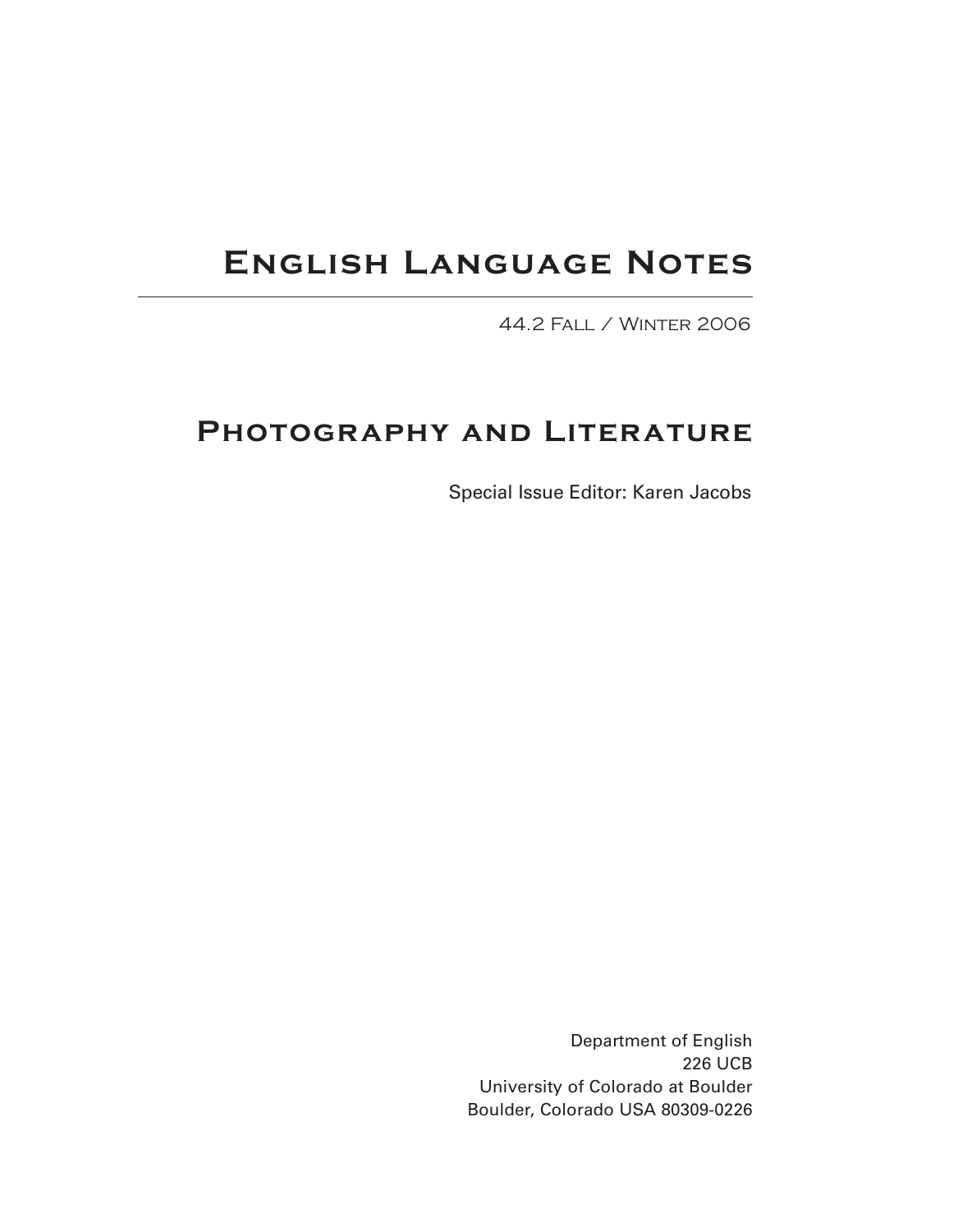# **English Language Notes**

Issue 44.2 Fall / Winter 2006

# **Special Issue Editor**

Karen Jacobs

# **Editorial Board**

Adélékè Adéèkó Katherine Eggert Jane Garrity Karen Jacobs John-Michael Rivera Sue Zemka

### **Editorial Staff**

Patrick Pritchett B. G. Harding Sara Smilko Ann Stockho

©Copyright 2006, Regents of the University of Colorado. All rights reserved.

*English Language Notes*, under the sponsorship of the University of Colorado, is published twice per year, in Spring/Summer and Fall/ Winter. Institutional subscriptions are \$65.00 for the U.S. and Canada, \$75.00 for all other countries. Personal subscriptions are \$40.00 for the U.S. and Canada, \$48.00 for all other countries. Back numbers of ELN beginning with Vol. XX, Number 1 are available for \$24.00 each from *English Language Notes*, Hellems 101, University of Colorado at Boulder, 226 UCB, Boulder, CO 80309-0226. Periodicals postage is paid at Boulder, CO. Claims for undelivered subscription numbers will be honored if received within one year of the publication date. No refunds offered for cancellations.

POSTMASTER: Send address changes to *English Language Notes*, University of Colorado at Boulder, 226 UCB, Boulder, CO 80309-0226. ISSN 00138282 USPS 176-720

Editor English Language Notes Department of English University of Colorado at Boulder 226 UCB Boulder, CO 80309-0226 eln@colorado.edu

http://www.colorado.edu/English/eln/index.html

Cover design: Karen Jacobs

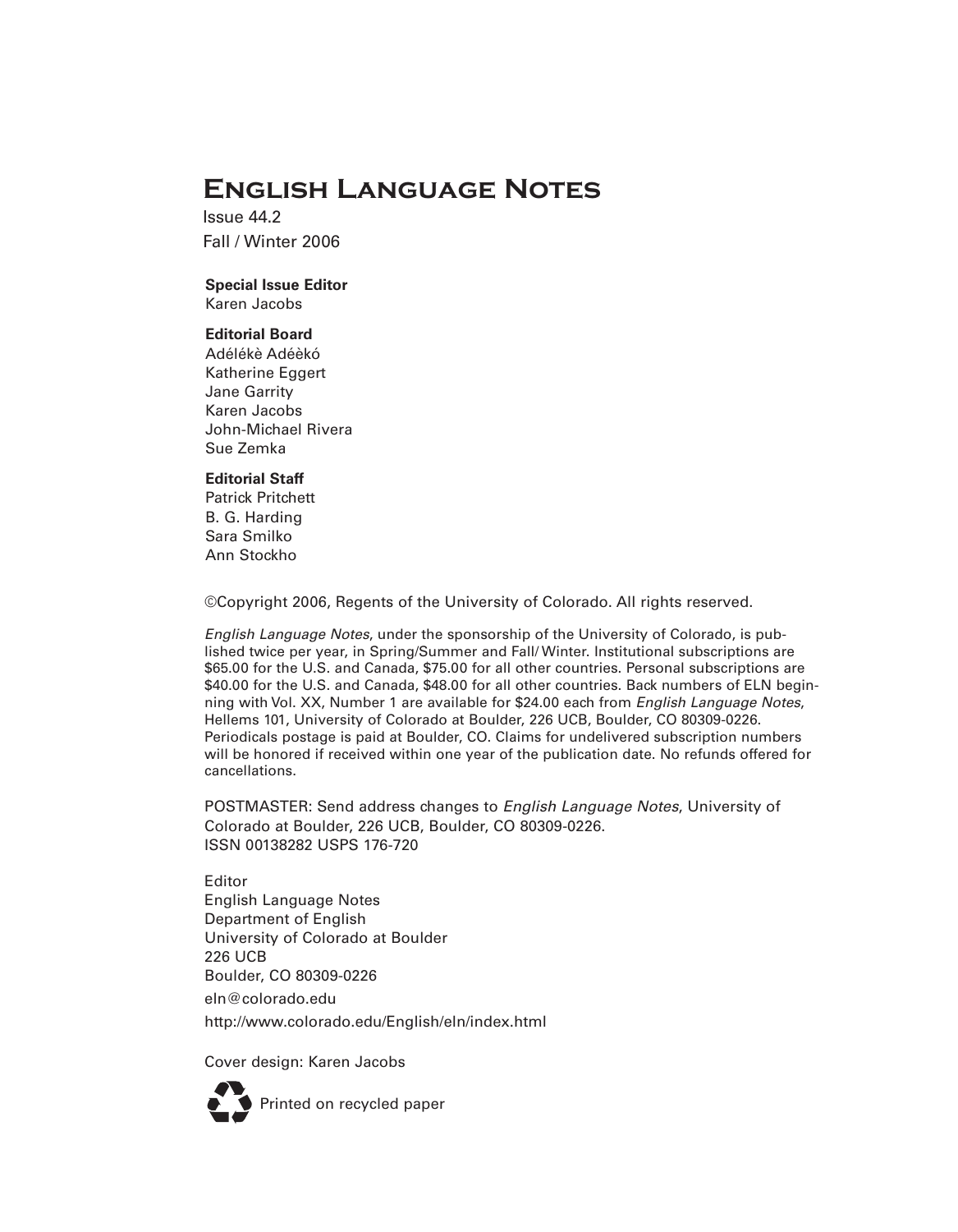# **Table of Contents**

Introduction: Visual Developments and Narrative Exposures 1 *Karen Jacobs, University of Colorado at Boulder karen.jacobs@colorado.edu*

# **I. Critical Notes and Interventions**

- The Cut: Instantaneity and the Limits of Photography 9 *Elena Gualtieri, University of Sussex e.gualtieri@cornek.demon.co.uk*
- "Already the past":The Backward Glance of Victorian Photography 25 *Jennifer Green-Lewis, George Washington University jmgl@gwu.edu*
	- "Cannon and Camera"—Photography and Colonialism 45 in the Américas *Esther Gabara, Duke University egabara@duke.edu*
	- The Photograph as History: Richard Wright, *Black Power*, and 65 Narratives of the Nation *Sara Blair, University of Michigan sbblair@umich.edu*
		- *The Art of Fixing a Shadow: Talbot's Polar Epistemology* 73 of Early Photography *Laura Saltz, Colby College lsaltz@colby.edu*
			- The Cameraless Optic: Anna Atkins and Virginia Woolf 87 *Louise E. J. Hornby, University of California, Berkeley lejh@berkeley.edu*
	- Photo-negativity:The Visual Rhetoric of James's and Coburn's 101 NewYork Edition Frontispieces *David McWhirter,Texas A&M University d-mcwhirter@neo.tamu.edu*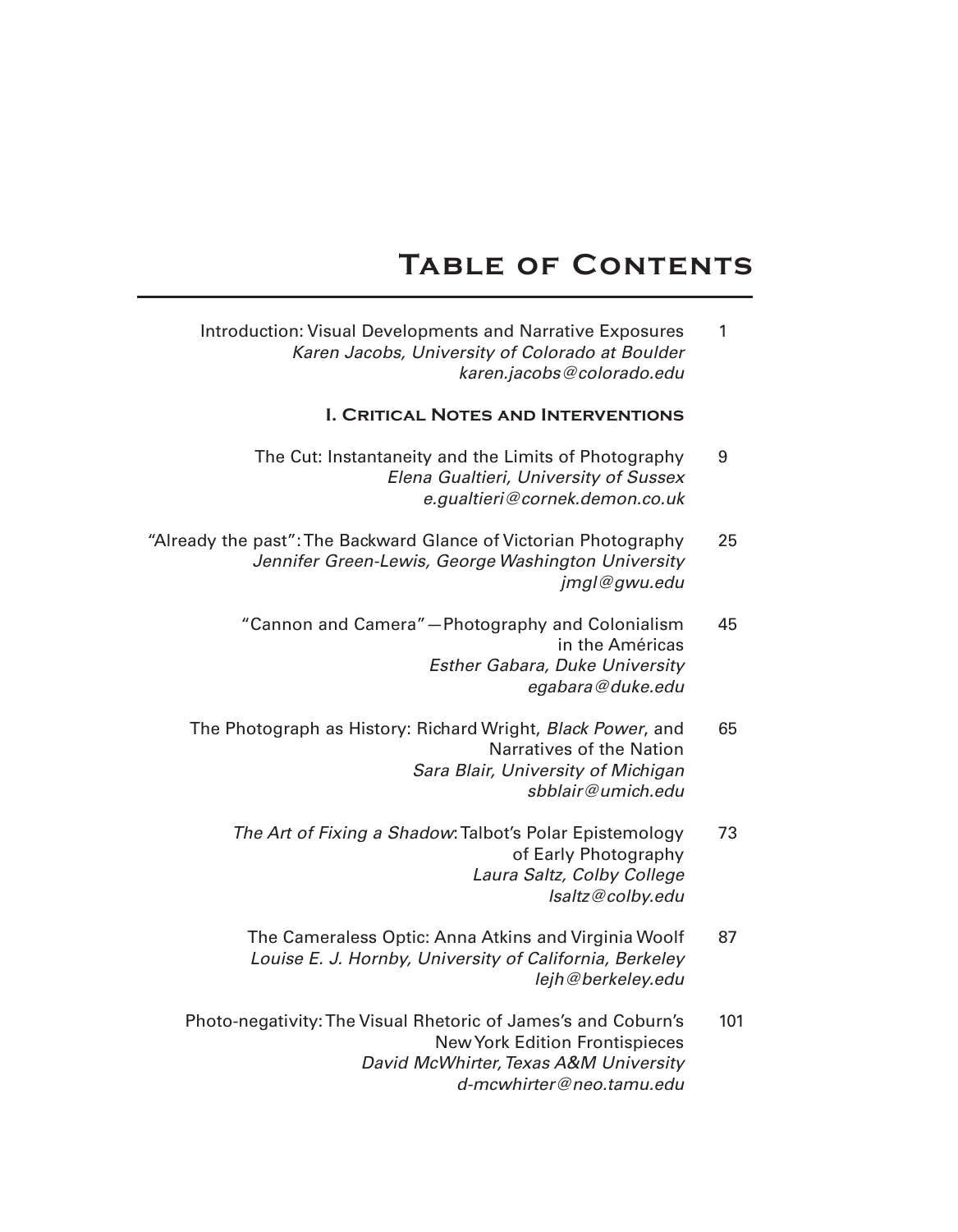Visual Memory and Ekphrasis in W. G. Sebald's 117 *The Rings of Saturn Silke Horstkotte, University of Leipzig s.horstkotte@uni-leipzig.de*

#### **II. Photo-text Collaborations**

- Artist Statements: Marco Breuer, Matt Siber, Jim Goldberg 133
	- Notes, Queries on Marco Breuer's *Notes, Queries* 135 *Jeffrey DeShell, University of Colorado at Boulder jeffrey.deshell@colorado.edu*

*Notes, Queries* (photographs) *Marco Breuer, Bard College marcobreuer@mindspring.com*

Photographs from *The Untitled Project Matt Siber, Columbia College (Chicago) matt@siberart.com*

Photographs from *The New Europeans* (working title) *Jim Goldberg, California College of Arts and Crafts solidoro@earthlink.net*

> Digital images from *Grammatron Mark Amerika, University of Colorado Mark.Amerika@colorado.edu*

# **III. A Conversation on Digital Photography** 145 **with Mark Amerika**

# **VI.** *ELN* **Forums**

**Cluster 1: Photography and Race** *Organizers: Elizabeth Abel and Leigh Raiford, University of California, Berkeley*

- Introduction: Photography and Race 159 *Elizabeth Abel and Leigh Raiford University of California, Berkeley*
- Reflecting on Daguerrotypes in the Digital Age 169 *Zeynep Devrim Gürsel, University of California, Berkeley zgursel@berkeley.edu*

iv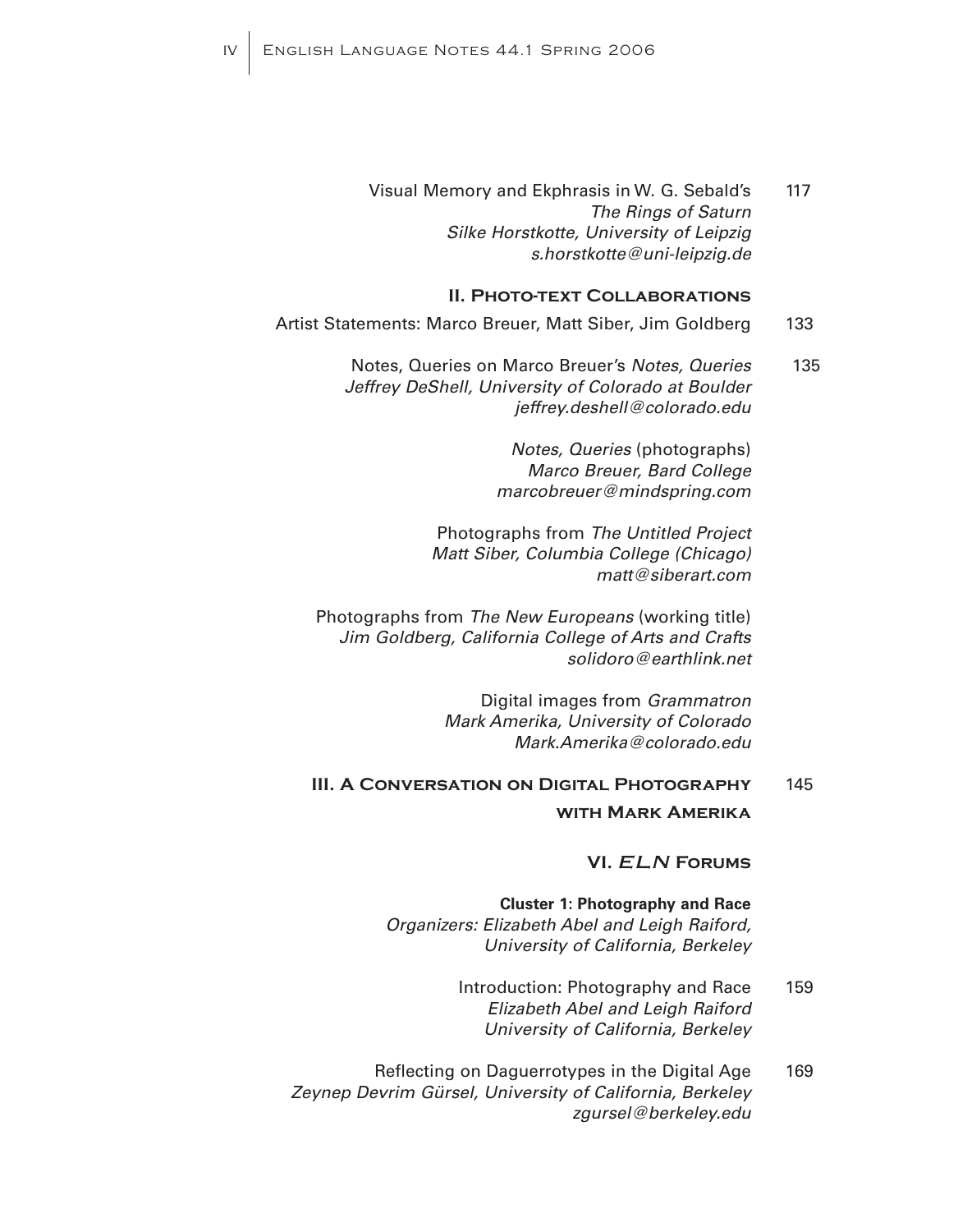CONTENTS | V

- "How a Man Was Made a Slave": Contraband, Chiasmus, and the 175 Failure of Visual Abolitionism *Maurice Wallace, Duke University mwallace@duke.edu*
	- "Laughing Ben" on "The Old Plantation" 181 Laura Wexler, Yale University *laura.wexler@yale.edu*
	- The Half of Whiteness 189 *Shawn Michelle Smith, School of the Art Institute of Chicago ssmith8@saic.edu*
	- Jars and Stripes:The National Capacity of the Ladies Room 195 *Elizabeth Abel, University of California, Berkeley eabel@calmail.berkeley.edu*
		- Suturing the Mother: Race, Death, and the Maternal in 203 *Barthes' Camera Lucida Ruby C.Tapia, Ohio State University tapia.14@osu.edu*
			- Notes toward a Photographic Practice of Diaspora 209 *Leigh Raiford, University of California, Berkeley lraiford2@gmail.com*
- From the Deluge: Traumatic Iconography and Emergent Visions of 217 Nation in Katrina's Wake *Maurice E. Stevens, Ohio State University stevens.368@osu.edu*
	- Photography and Race Forum Works Cited 223

### **Cluster 2: Photography Narrating Trauma**

- Introduction: Photography Narrating Trauma 229 *Karen Jacobs, University of Colorado at Boulder*
- On "Psycho-Photography": the "Case" of Abu Ghraib 231 *Elissa Marder, Emory University emarder@emory.edu*
	- The Female Body as Atrocity Text: The Feminization 243 of the Holocaust at Auschwitz *Janet Jacobs, University of Colorado at Boulder janet.jacobs@colorado.edu*